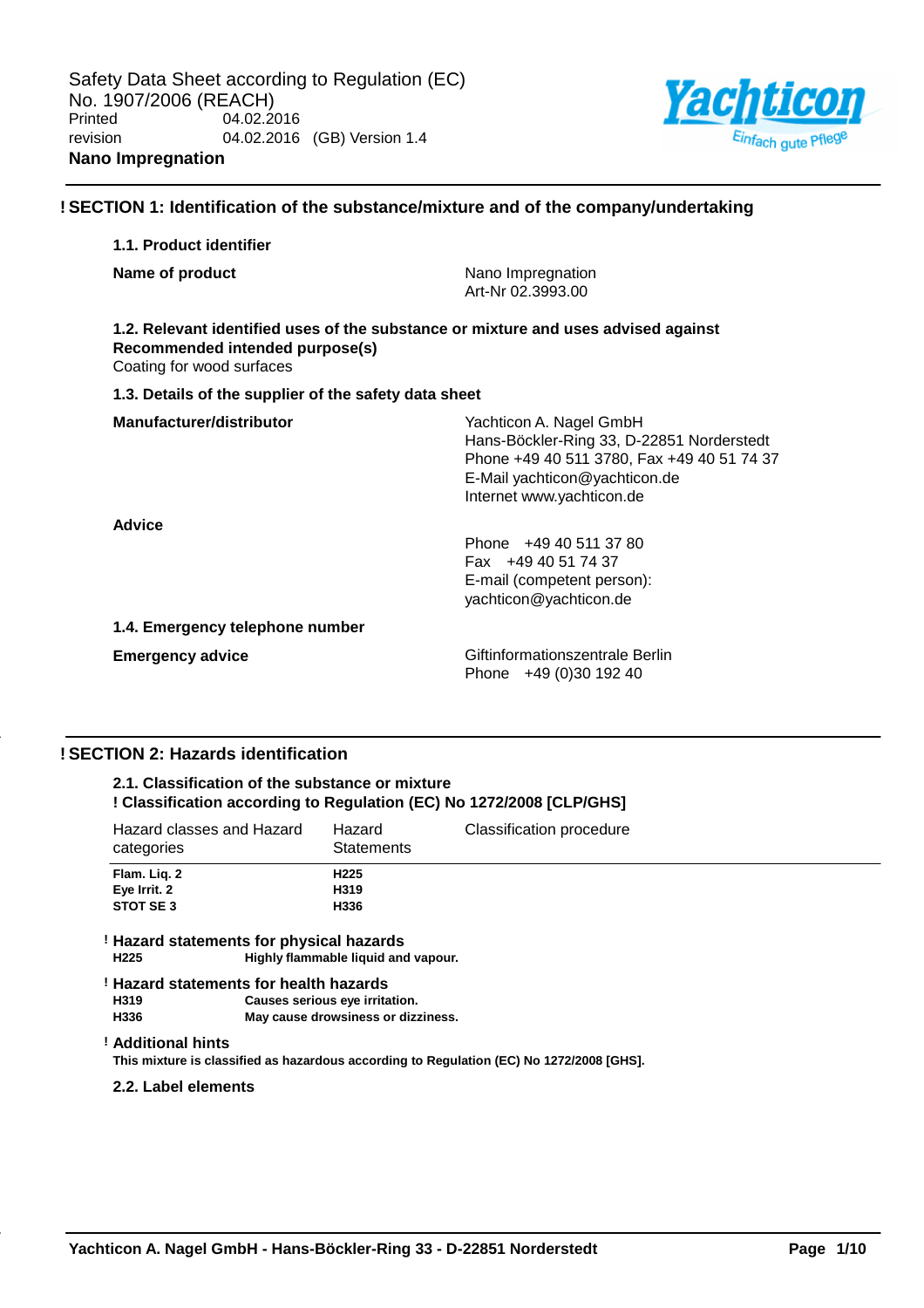

# **Labelling according to Regulation (EC) No 1272/2008 [CLP/GHS] GHS02 GHS07 ! Signal word Danger ! Hazard statements for physical hazards H225 Highly flammable liquid and vapour. ! Hazard statements for health hazards H319 Causes serious eye irritation. H336 May cause drowsiness or dizziness. Precautionary Statements** ! **General** P102 Keep out of reach of children. ! **Prevention** P210 Keep away from heat, hot surfaces, sparks, open flames and other ignition sources. No smoking. P233 Keep container tightly closed. P271 Use only outdoors or in a well-ventilated area. P280 Wear protective gloves/protective clothing/eye protection/face protection. ! **Response** P305 + P351 + P338 IF IN EYES: Rinse cautiously with water for several minutes. Remove contact lenses, if present and easy to do. Continue rinsing. P312 Call a POISON CENTER/doctor/.../if you feel unwell. ! **Storage** P405 Store locked up. ! **Disposal** P501 Dispose of contents/container to an approved waste handling. ! **Special rules for supplemental label elements for certain mixtures** Contains zirconium tetrabutanolate. May produce an allergic reaction. **2.3. Other hazards** ! **Results of PBT and vPvB assessment** The substances in the mixture do not meet the PBT/vPvB criteria according to REACH, annex XIII.

## **! SECTION 3: Composition/ information on ingredients**

**3.2. Mixtures**

| 3.Z. MIXTUTES<br><b>Hazardous ingredients</b> |              |                      |               |                                                                                                                 |  |  |
|-----------------------------------------------|--------------|----------------------|---------------|-----------------------------------------------------------------------------------------------------------------|--|--|
| <b>CAS No</b>                                 | <b>EC No</b> | <b>Name</b>          | Г%<br>weight] | <b>Classification according to</b><br><b>Regulation (EC) No 1272/2008 [CLP/</b><br><b>GHS1</b>                  |  |  |
| 67-63-0                                       | 200-661-7    | propan-2-ol          | 50 < 100      | Flam. Liq. 2, H225 / Eye Irrit. 2, H319 /<br><b>STOT SE 3. H336</b>                                             |  |  |
| 1071-76-7                                     | 213-995-3    | zirconium butanolate | 0.5 < 1       | Flam. Lig. 3, H226 / Skin Irrit. 2, H315 /<br>Eye Dam. 1, H318 / Skin Sens. 1, H317 /<br><b>STOT SE 3, H335</b> |  |  |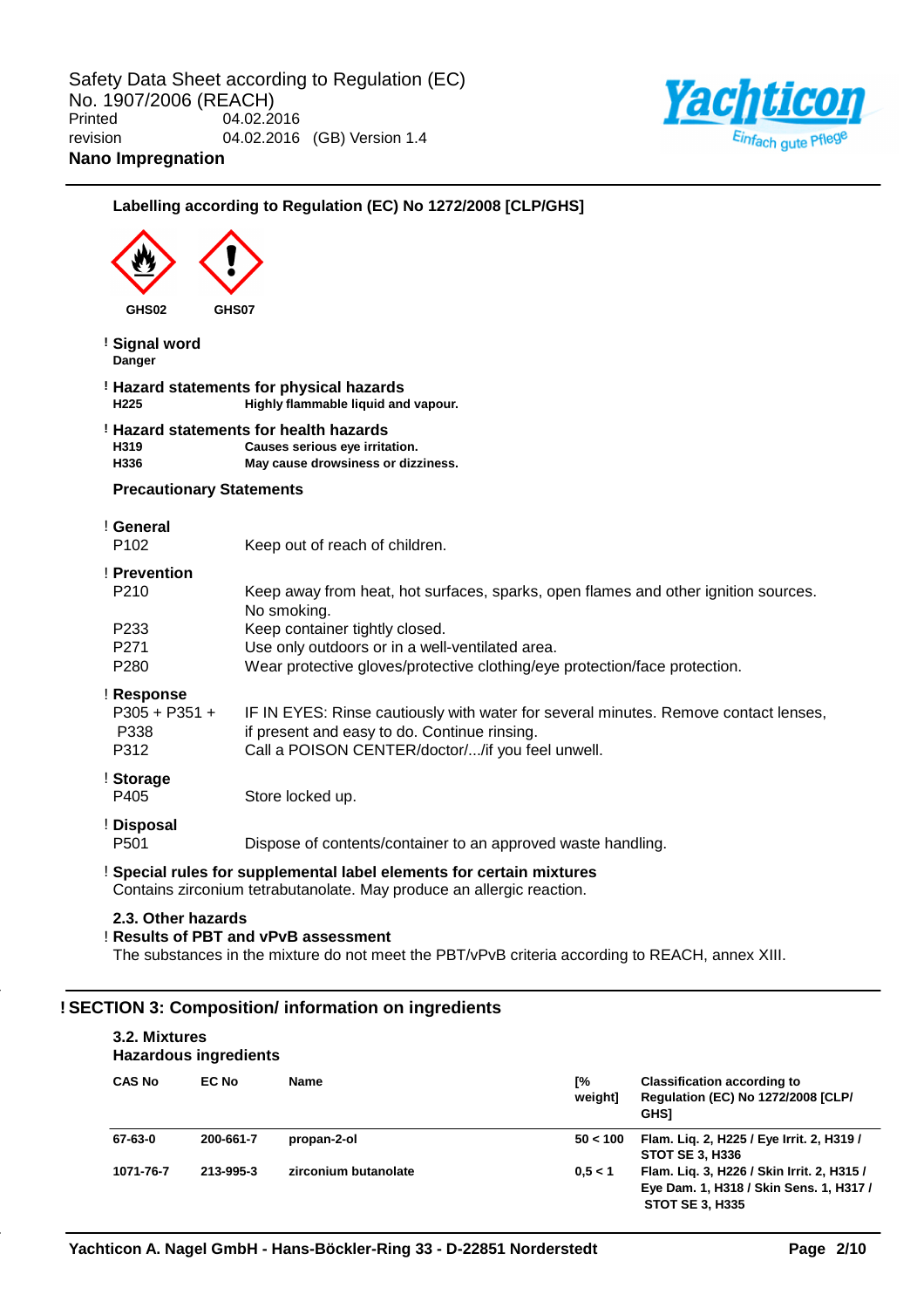

| <b>REACH</b>  |             |                                  |
|---------------|-------------|----------------------------------|
| <b>CAS No</b> | <b>Name</b> | <b>REACH registration number</b> |
| 67-63-0       | propan-2-ol | 01-2119457558-25-XXXX            |

## **! SECTION 4: First aid measures**

## **4.1. Description of first aid measures**

#### ! **General information**

Remove contaminated soaked clothing immediately and dispose it safely. In the event of persistent symptoms receive medical treatment.

#### ! **In case of inhalation**

Ensure of fresh air.

## ! **In case of skin contact**

In case of contact with skin wash off immediately with soap and water.

#### ! **In case of eye contact**

In case of contact with eyes rinse thoroughly with water. Remove contact lenses. Call for a doctor immediately.

## **In case of ingestion**

Do not induce vomiting. Seek medical advice immediately. Rinse out mouth thoroughly with water.

# **4.2. Most important symptoms and effects, both acute and delayed**

No information available.

**4.3. Indication of any immediate medical attention and special treatment needed** No information available.

## **! SECTION 5: Firefighting measures**

## **5.1. Extinguishing media**

**Suitable extinguishing media** Alcohol-resistant foam Dry fire-extinguishing substance Carbon dioxide Water spray jet

**Unsuitable extinguishing media** Full water jet

## **5.2. Special hazards arising from the substance or mixture**

In case of fire formation of dangerous gases possible. Nitrogen oxides (NOx) Carbon monoxide (CO) Carbon dioxide (CO2) Under certain fire conditions traces of other toxic substances cannot be excluded. In case of fire formation of dense black smoke.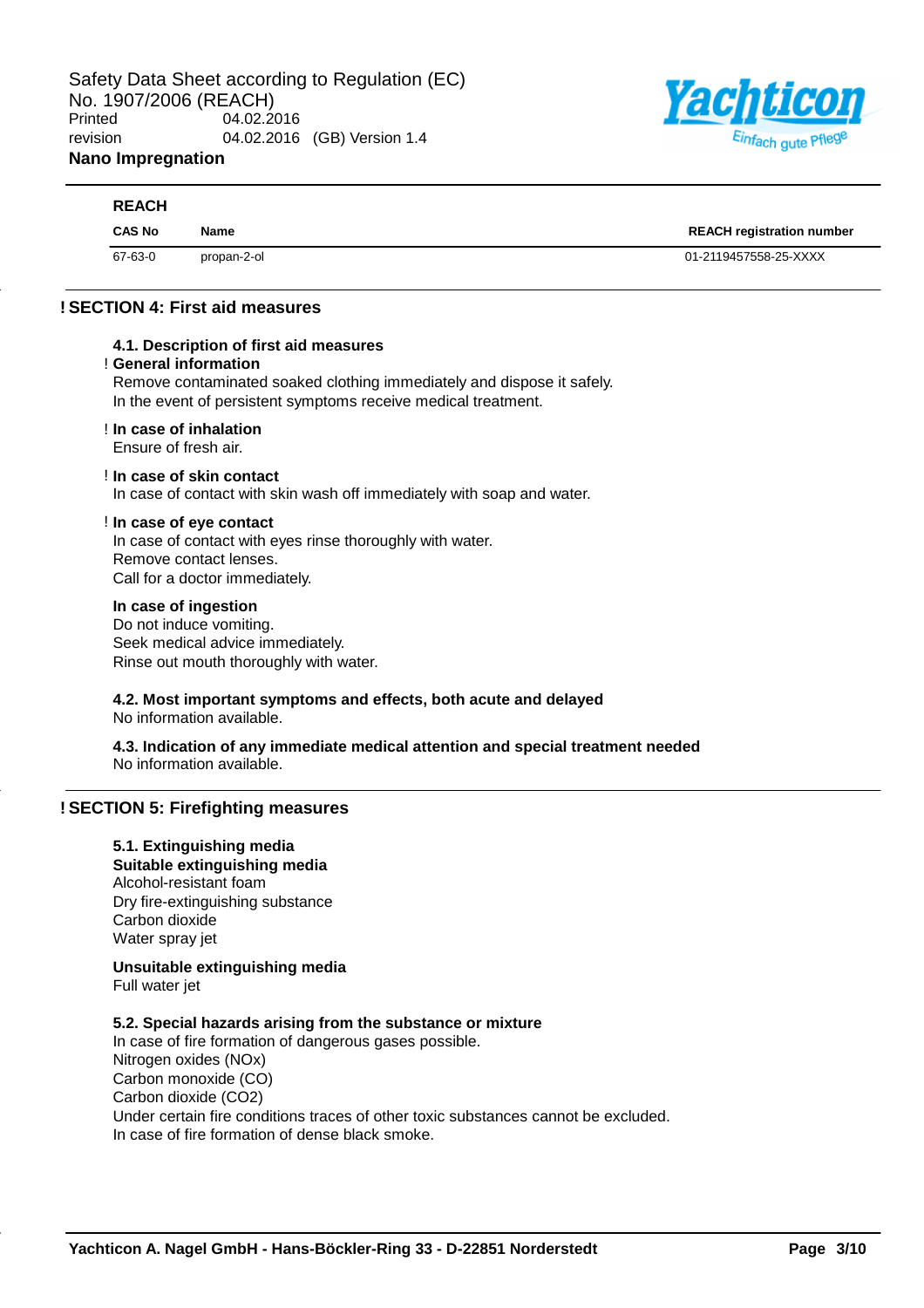Safety Data Sheet according to Regulation (EC) No. 1907/2006 (REACH) Printed 04.02.2016 revision 04.02.2016 (GB) Version 1.4



## **Nano Impregnation**

groundwater.

#### **5.3. Advice for firefighters Special protective equipment for fire-fighters**

Use breathing apparatus with independent air supply.

## **Additional information**

Burns down under strong soot production. Cool endangered containers with water spray jet. Fire residues and contaminated firefighting water must be disposed of in accordance with the local regulations. Residues of fire and contaminated fire extinguishing water must not enter drains, surface water or

## **! SECTION 6: Accidental release measures**

# **6.1. Personal precautions, protective equipment and emergency procedures For non-emergency personnel**

Keep away from heat and sources of ignition. Do not breathe vapors. Avoid contact with clothing, skin and eyes. Ensure adequate ventilation / exhaustion at the workplace.

## **6.2. Environmental precautions**

Do not discharge into the drains/surface waters/groundwater. If the product contaminates the drains / surface water / ground water, inform local authorities.

## **6.3. Methods and material for containment and cleaning up**

Flush away residues with water. Take up mechanically and send for disposal. Stam and take up with absorbent material (e.g. sand, soil, vermiculite).

## **Additional Information**

Remove all sources of ignition. Avoid open flames.

## **6.4. Reference to other sections**

Safe handling: see section 7 Disposal: see section 13 Personal protection equipment: see section 8 Emergency telephone number: see section 1

## **! SECTION 7: Handling and storage**

## **7.1. Precautions for safe handling**

! **Advice on safe handling**

Take measures against electrostatically charging. Avoid impact, friction and electrostatically charging; risk of ignition! Take the usual precautions when handling with chemicals. Avoid prolonged / repeated skin contact. Do not breathe aerosols / vapors. Do not inhale polishing dust.

## **General protective measures**

Do not inhale vapours. Avoid contact with eyes and skin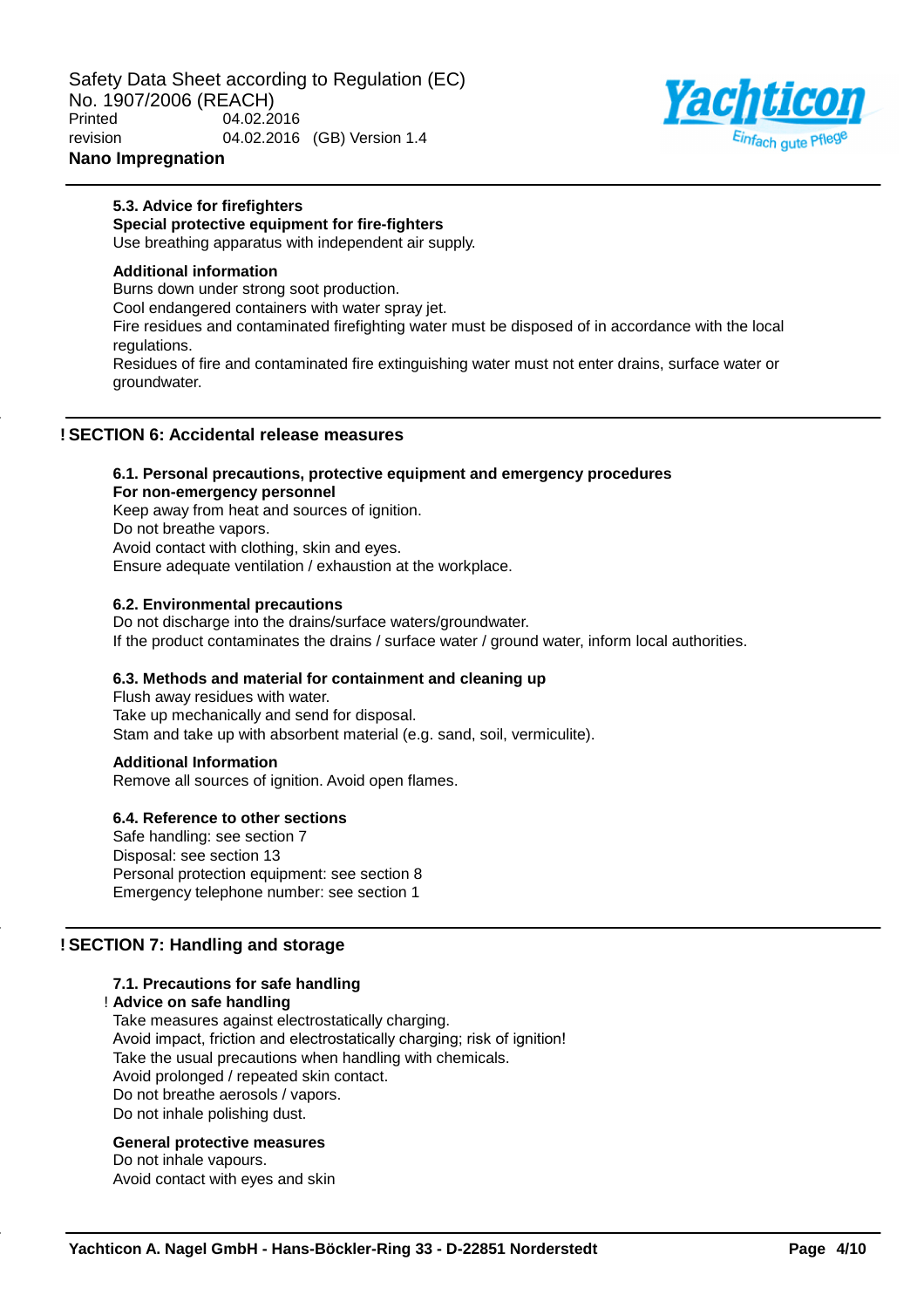Safety Data Sheet according to Regulation (EC) No. 1907/2006 (REACH) Printed 04.02.2016 revision 04.02.2016 (GB) Version 1.4 **Nano Impregnation**



# **Hygiene measures**

Do not eat or drink when working. Clean skin thoroughly after working. Cloths contaminated with product should not be kept in trouser pockets. At work do not eat, drink and smoke. Remove soiled or soaked clothing immediately. Wash hands before breaks and after work. Use barrier skin cream.

## ! **Advice on protection against fire and explosion**

Keep away from sources of ignition - No smoking Vapours can form an explosive mixture with air. The vapours of product are heavier than air. Take precautionary measures against static discharges. Avoid impact, friction and electrostatically charging. Use explosion-proof equipment / fittings and non-sparking tools.

## **7.2. Conditions for safe storage, including any incompatibilities**

## ! **Requirements for storage rooms and vessels**

Keep in closed original container. Floors must comply with the "Guidelines for the Prevention of Ignition hazards due to electrostatic charges (BGR 132) ".

## **Advice on storage compatibility**

Keep away from strongly acidic and alkaline materials as well as oxidizers.

## **Further information on storage conditions**

Keep container tightly closed and store at cool and aired place. Exclude sources of ignition - No smoking. Protect from heat and direct solar radiation. Store at 15 to 30 °C.

## **Storage group** 3

## **7.3. Specific end use(s)**

No information available.

## **! SECTION 8: Exposure controls/personal protection**

## **8.1. Control parameters biological limits (TRGS 903)**

| <b>CAS No</b> | <b>Name</b> | <b>Parameter</b> | <b>BGW</b>        | <b>Examination</b><br>material | <b>Test date</b> |
|---------------|-------------|------------------|-------------------|--------------------------------|------------------|
| 67-63-0       | propan-2-ol | Aceton           | $25 \text{ mg/l}$ | P                              |                  |
| 67-63-0       | propan-2-ol | Aceton           | $25 \text{ mg/l}$ |                                |                  |

## **8.2. Exposure controls**

## ! **Respiratory protection**

In case of insufficient ventilation or long-term effect use breathing apparatus. Short term: filter apparatus, filter A

## ! **Hand protection**

Glove material specification [make/type, thickness, permeation time/life, wetting resistance]: Nitril, 0,4 mm, 60 min, 480 min. e.g. "Camatril Profi" (KCL GmbH, Email: Vertrieb@kcl.de)

The selection of the suitable gloves does not only depend on different material, but also on further marks of quality and varies from manufacturer to manufacturer.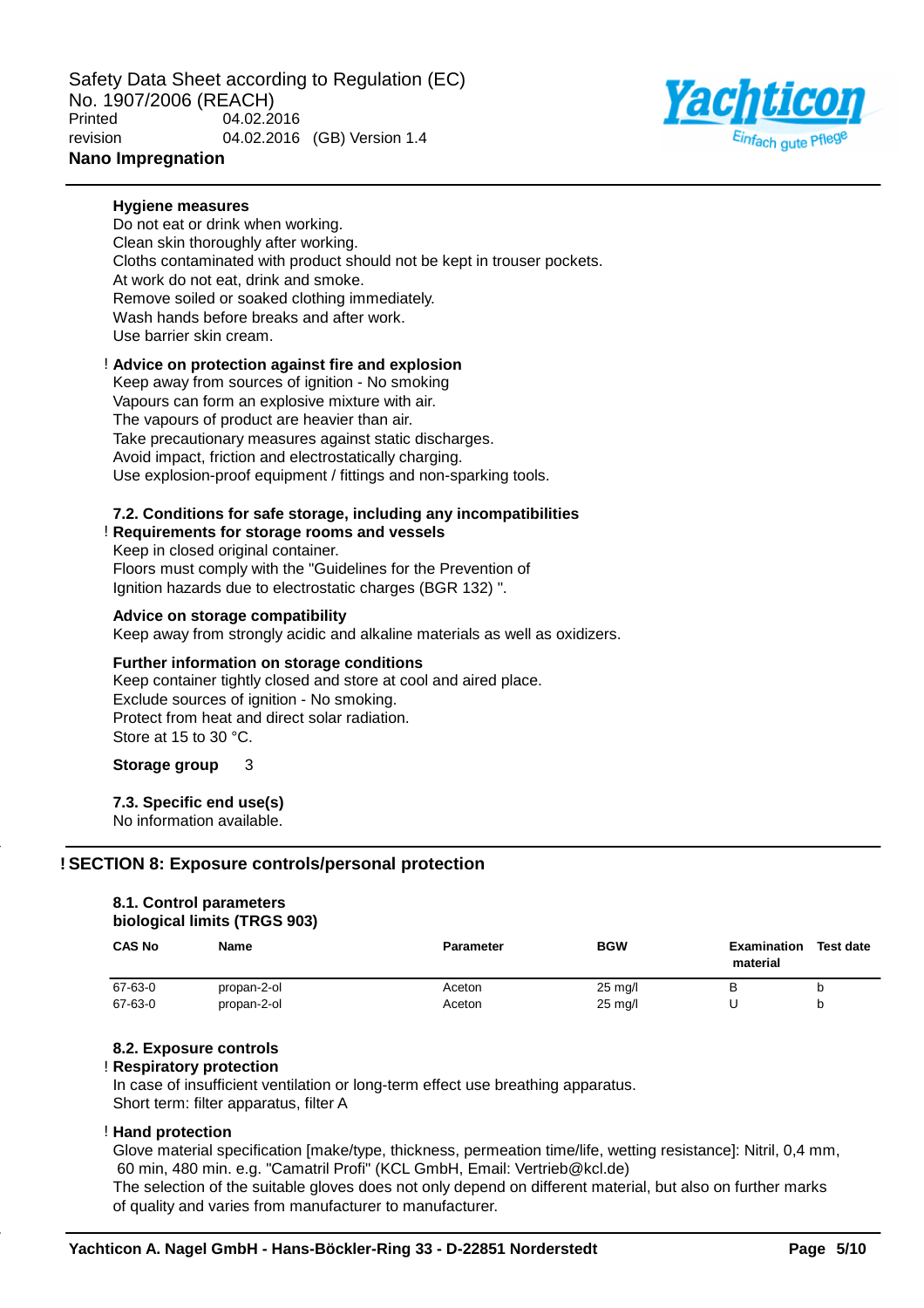

The exact breakthrough time of the glove material can be requested from the protective glove manufacturer and must be observed.

# ! **Eye protection**

tightly fitting goggles

- ! **Other protection measures** Light protective clothing, antistatic
- ! **Appropriate engineering controls** Ensure good ventilation, where necessary use fume hood.

## **! SECTION 9: Physical and chemical properties**

## **9.1. Information on basic physical and chemical properties**

| <b>U.I. MIDIMENTO II DI DUOIO PHYSICAI UNU UNUNINUAL PLUPULGUS</b> |        |                      |    |                         |               |
|--------------------------------------------------------------------|--------|----------------------|----|-------------------------|---------------|
| Appearance<br>liauid                                               |        | Colour<br>colourless |    | Odour<br>of isopropanol |               |
| <b>Odour threshold</b><br>No information available.                |        |                      |    |                         |               |
| Important health, safety and environmental information             |        |                      |    |                         |               |
|                                                                    | 1/21/2 | <b>Tomporaturo</b>   | n+ | M <sub>othod</sub>      | <b>Domark</b> |

|                                                 | Value                     | Temperature | at | Method           | Remark        |
|-------------------------------------------------|---------------------------|-------------|----|------------------|---------------|
| pH value                                        | $5 - 10$                  | 20          |    |                  |               |
| boiling point                                   | 82 °C                     |             |    |                  |               |
| <b>Melting point /</b><br><b>Freezing point</b> | No information available. |             |    |                  |               |
| <b>Flash point</b>                              | 10 °C                     |             |    | <b>DIN 51755</b> |               |
| Vapourisation rate                              | No information available. |             |    |                  |               |
| <b>Flammable (solid)</b>                        | No information available. |             |    |                  |               |
| <b>Flammability (gas)</b>                       | No information available. |             |    |                  |               |
| Ignition temperature                            | 425 °C                    |             |    |                  |               |
| <b>Self ignition</b><br>temperature             | No information available. |             |    |                  |               |
| Lower explosion limit                           | 2 Vol-%                   |             |    |                  |               |
| <b>Upper explosion limit</b>                    | 12 Vol-%                  |             |    |                  |               |
| Vapour pressure                                 | 45,79 mbar                | 20 °C       |    |                  |               |
| <b>Relative density</b>                         | 0,78 g/cm3                | 20 °C       |    |                  |               |
| Vapour density                                  | No information available. |             |    |                  |               |
| Solubility in water                             |                           |             |    |                  | multimiscible |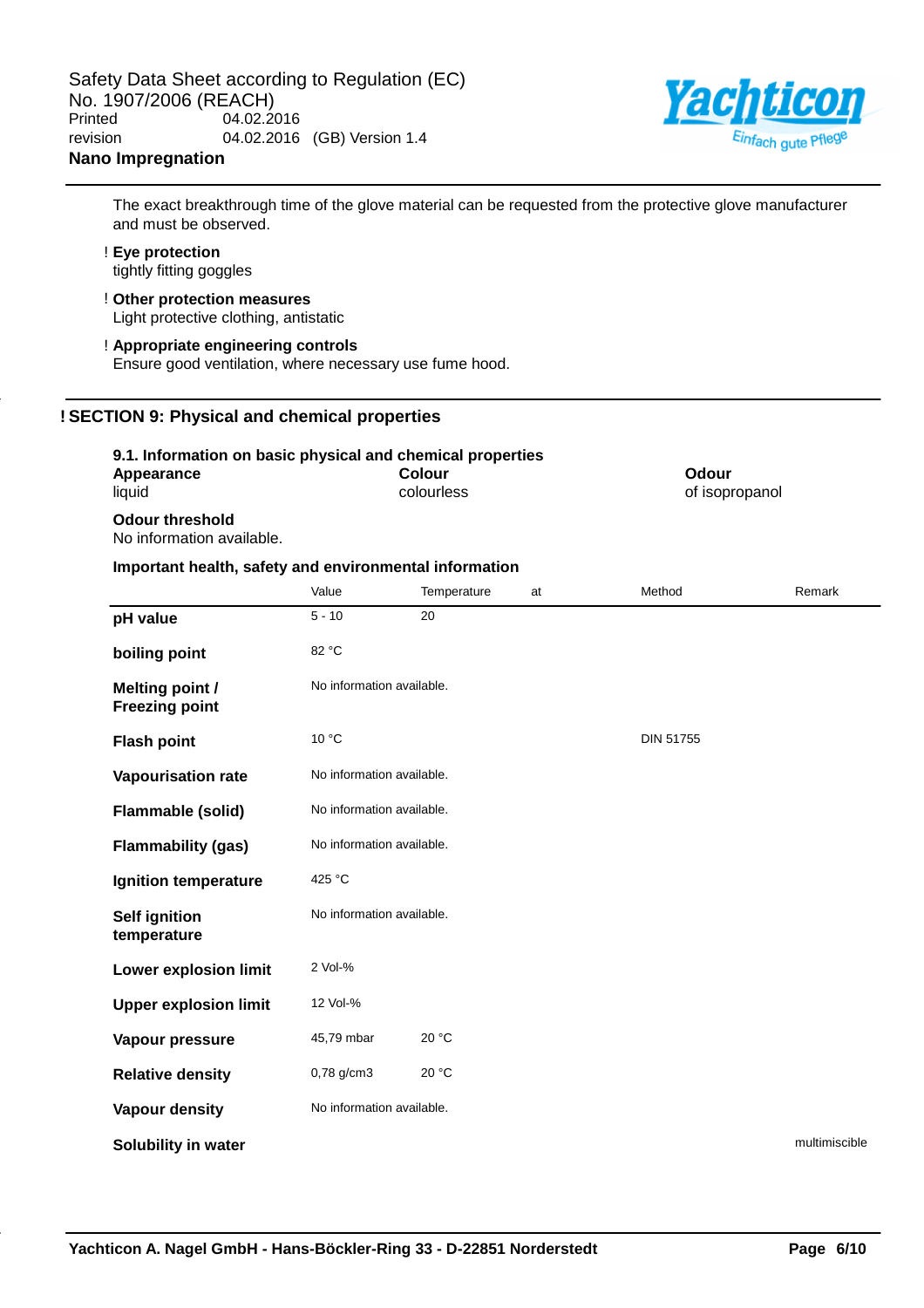Safety Data Sheet according to Regulation (EC) No. 1907/2006 (REACH)<br>Printed 04.02.2 04.02.2016 revision 04.02.2016 (GB) Version 1.4 **Nano Impregnation**



|                                                                | Value                     | Temperature | at | Method | Remark |
|----------------------------------------------------------------|---------------------------|-------------|----|--------|--------|
| Solubility/other                                               | No information available. |             |    |        |        |
| <b>Partition coefficient n-</b><br>octanol/water (log P<br>O/W | No information available. |             |    |        |        |
| <b>Decomposition</b><br>temperature                            | No information available. |             |    |        |        |
| <b>Viscosity dynamic</b>                                       | < 10                      | 20 °C       |    |        |        |
| <b>Oxidising properties</b><br>No information available.       |                           |             |    |        |        |
| <b>Explosive properties</b><br>No information available.       |                           |             |    |        |        |
| 9.2. Other information<br>No information available.            |                           |             |    |        |        |

## **! SECTION 10: Stability and reactivity**

#### **10.1. Reactivity**

No information available.

## **10.2. Chemical stability**

Stable under normal conditions of use. Stable under recommended storage conditions.

## **10.3. Possibility of hazardous reactions**

Keep away from strong acids, strong bases and strong oxidizing agents, in order to avoid exothermic reactions.

#### **10.4. Conditions to avoid**

Heat, open flames, sparks

#### **10.5. Incompatible materials**

**Materials to avoid** Alkali (lye) Acid Oxidising agent, strong

## **10.6. Hazardous decomposition products**

Concerning possible decomposition products see section 5.

## **Thermal decomposition**

Remark No decomposition if used as directed.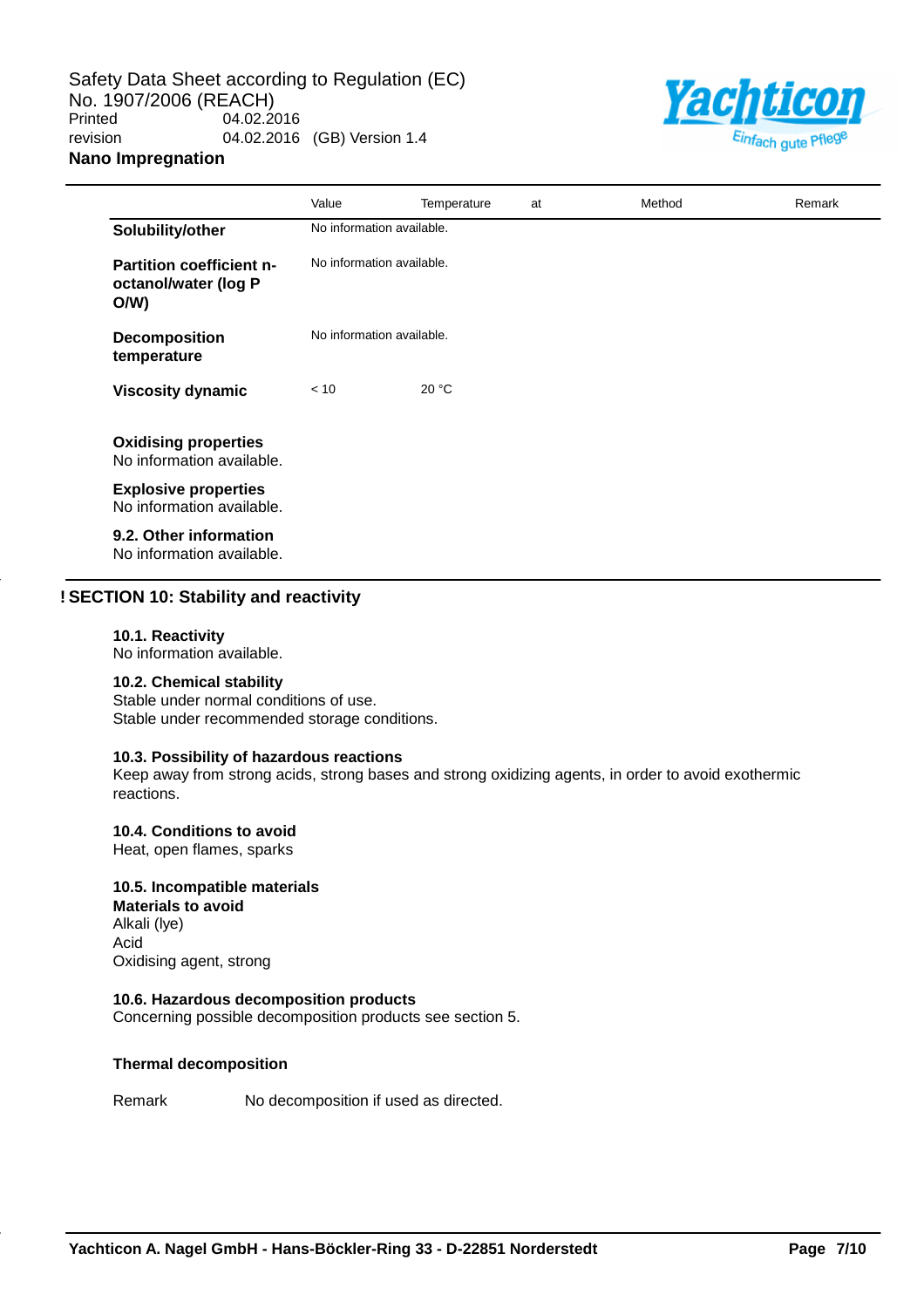

## **! SECTION 11: Toxicological information**

## **11.1. Information on toxicological effects**

#### **Acute toxicity/Irritability/Sensitization**

|                           | Value/Validation                                                       | <b>Species</b> | Method | Remark |
|---------------------------|------------------------------------------------------------------------|----------------|--------|--------|
| <b>Irritability skin</b>  | irritant effect may occur                                              |                |        |        |
| <b>Irritability eye</b>   | irritant                                                               |                |        |        |
| <b>Skin sensitization</b> | Contains a sensitizing<br>substance may cause an<br>allergic reaction. |                |        |        |

#### ! **Experiences made from practice**

May be absorbed through the skin.

Sensitization through skin contact possible.

Prolonged skin contact with the product or its vapors / aerosols may cause skin irritation or sensitization. Has a degreasing effect on the skin.

Inhalation of large amounts of solvents can cause health effects such as Irritation of mucous membranes and respiratory system, damage to the liver, kidneys and central nervous system. Ingestion or inhalation of vapors may irritate the mucous membranes of the respiratory tract. Vapours have a suffocating effect.

After Resporption large quantities: Drowsiness, dizziness, cramps, and in certain circumstances narcosis.

## ! **Additional information**

The product should be handled with the care usual when dealing with chemicals. Further hazardous properties can not be excluded.

## **! SECTION 12: Ecological information**

## **12.1. Toxicity**

No information available.

## **12.2. Persistence and degradability**

No information available.

## **12.3. Bioaccumulative potential**

No information available.

#### **12.4. Mobility in soil**

No information available.

#### **12.5. Results of PBT and vPvB assessment**

The substances in the mixture do not meet the PBT/vPvB criteria according to REACH, annex XIII.

## **12.6. Other adverse effects**

## ! **General regulation**

Ecological dates are not available. Product must not enter waters, waste water or soil.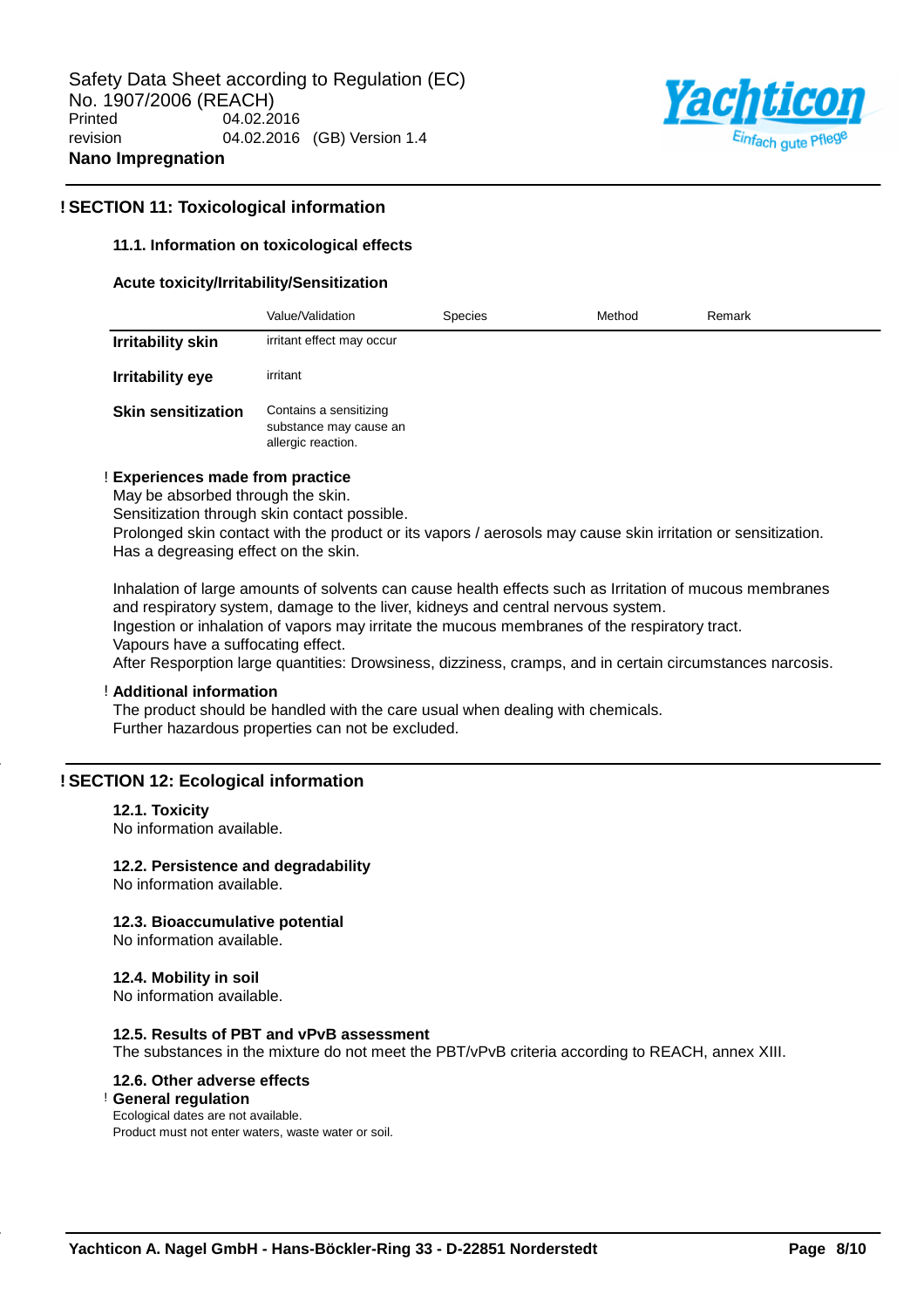

## **! SECTION 13: Disposal considerations**

## **13.1. Waste treatment methods**

## **Recommendations for the product**

There are no harmonised regulations on the disposal of chemicals in the member states of the EU. In Germany the Recycling and Waste Management Act (KrWG) stipulates recycling as a requirement. This means that a distinction must be made between "wastes for recycling" and "wastes for disposal". Particular aspects - in the main concerning delivery - are also governed by the Laender.

## ! **Recommendations for packaging**

Disposal according to official regulations.

Packaging that cannot be cleaned should be disposed of like the product.

## **Recommended cleansing agent**

Water, if necessary with cleansing agents.

## **General information**

Allocation of the waste number has to be done according to the EWC directive industry- and processspecific.

## **! SECTION 14: Transport information**

|                                       | <b>ADR/RID</b>                              | <b>IMDG</b>                                                           | <b>IATA-DGR</b>                             |
|---------------------------------------|---------------------------------------------|-----------------------------------------------------------------------|---------------------------------------------|
| 14.1. UN number                       | 1219                                        | 1219                                                                  | 1219                                        |
| 14.2. UN proper shipping<br>name      | <b>ISOPROPANOL</b><br>(Isopropanol Gemisch) | <b>ISOPROPANOL</b><br>(ISOPROPANOL<br>(ISOPROPYL ALCOHOL)<br>Mixture) | <b>Isopropanol</b><br>(Isopropanol Mixture) |
| 14.3. Transport hazard<br>class(es)   | 3                                           | 3                                                                     | 3                                           |
| 14.4. Packing group                   | Ш                                           | Ш                                                                     | Ш                                           |
| <b>14.5. Environmental</b><br>hazards | No                                          | No.                                                                   | No                                          |

## **14.6. Special precautions for user**

No information available.

**14.7. Transport in bulk according to Annex II of MARPOL 73/78 and the IBC Code** No information available.

## **Land and inland navigation transport ADR/RID**

Hazard label(s) 3 tunnel restriction code D/E Classification code F1